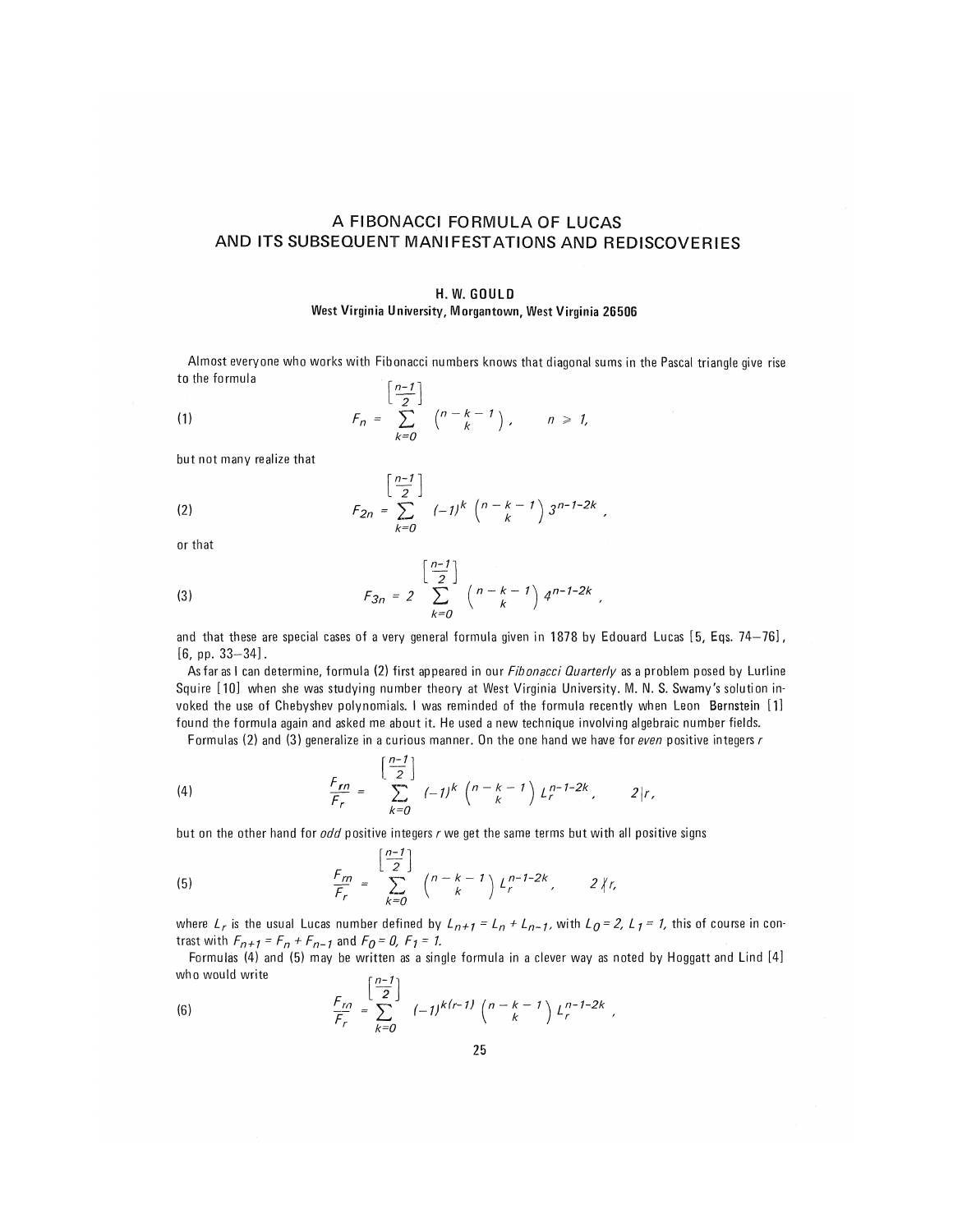## **26 A FIBONACCI FORMULA** OF LUCAS AND **EXAMPLE**

valid now for any positive integers  $n, r \geq 1$ .

Formula (6) of Hoggatt and Lind was posed as a problem by James E. Desmond [11] and solved by him using a result of Joseph A. Raab [7]. The precise same problem was posed again by David Englund [12] and Douglas Lind pointed out that it was just the same formula.

Formulas (4) and (5) were obtained by Hoggatt and Lind [4] by calculations using compositions and generating functions. Although they cite Lucas [5] for a number of items they were evidently unaware that the formulas appear in Lucas in a far more general form. Since  $L_r = F_{2r}/F_r$ , formulas (4)-(5) can be written entirely in terms of  $F$ 's.

Lucas introduced the general functions  $U, V$  defined by

(7) 
$$
U_n = \frac{a^n - b^n}{a - b}
$$
,  $V_n = a^n + b^n$ ,

where  $a$  and  $b$  are the roots of the quadratic equation

$$
x^2-Px+q=0,
$$

so that  $a + b = P$  and  $ab = Q$ . When we have  $x^2 - x - 1 = 0$ , we get a and b as (1 +  $\sqrt{5}$  )/2 and (1 –  $\sqrt{5}$  )/2 and then  $U_n = F_n$ ,  $V_n = L_n$ .

One of the general formulas Lucas gave is [6, pp. 33-34, note misprint in formula]

(9) 
$$
\frac{U_{rn}}{U_r} = \sum_{k=0}^{\left[\frac{n-1}{2}\right]} (-1)^k \binom{n-k-1}{k} V_r^{n-1-2k} a^k,
$$

which unifies (4) and (5) and is more general than (6). Curiously, as we have intimated, Hoggatt and Lind do not cite this general formula.

Now of course, there are many other such formulas in Lucas' work. Two special cases should be paraded here for comparison. These are

(10) 
$$
L_{rn} = \sum_{k=0}^{\left[\frac{n}{2}\right]} (-1)^k \frac{n}{n-k} {n-k \choose k} L_r^{n-2k} \text{ for even } r,
$$

and

(11) 
$$
L_{rn} = \sum_{k=0}^{\left\lfloor \frac{n}{2} \right\rfloor} \frac{n}{n-k} {n-k \choose k} L_r^{n-2k} \text{ for } odd r.
$$

These can be united in the same manner as  $(4)-(5)$  in  $(6)$ . Thus

(11.1) 
$$
L_{rn} = \sum_{k=0}^{\left[\frac{n}{2}\right]} (-1)^{k(r-1)} \frac{n}{n-k} {n-k \choose k} L_r^{n-2k}.
$$

There is nothing really mysterious about why such formulas exist There are perfectly good formulas for the sums of powers of roots of algebraic equations tracing back to Lagrange and earlier. The two types of formulas we are discussing arise because of

(12) 
$$
\left[\frac{n}{2}\right]_{k=0} (-1)^k \binom{n-k}{k} (xy)^k (x+y)^{n-2k} = \frac{x^{n+1} - y^{n+1}}{x-y},
$$

formula **(1.60)** in [3], and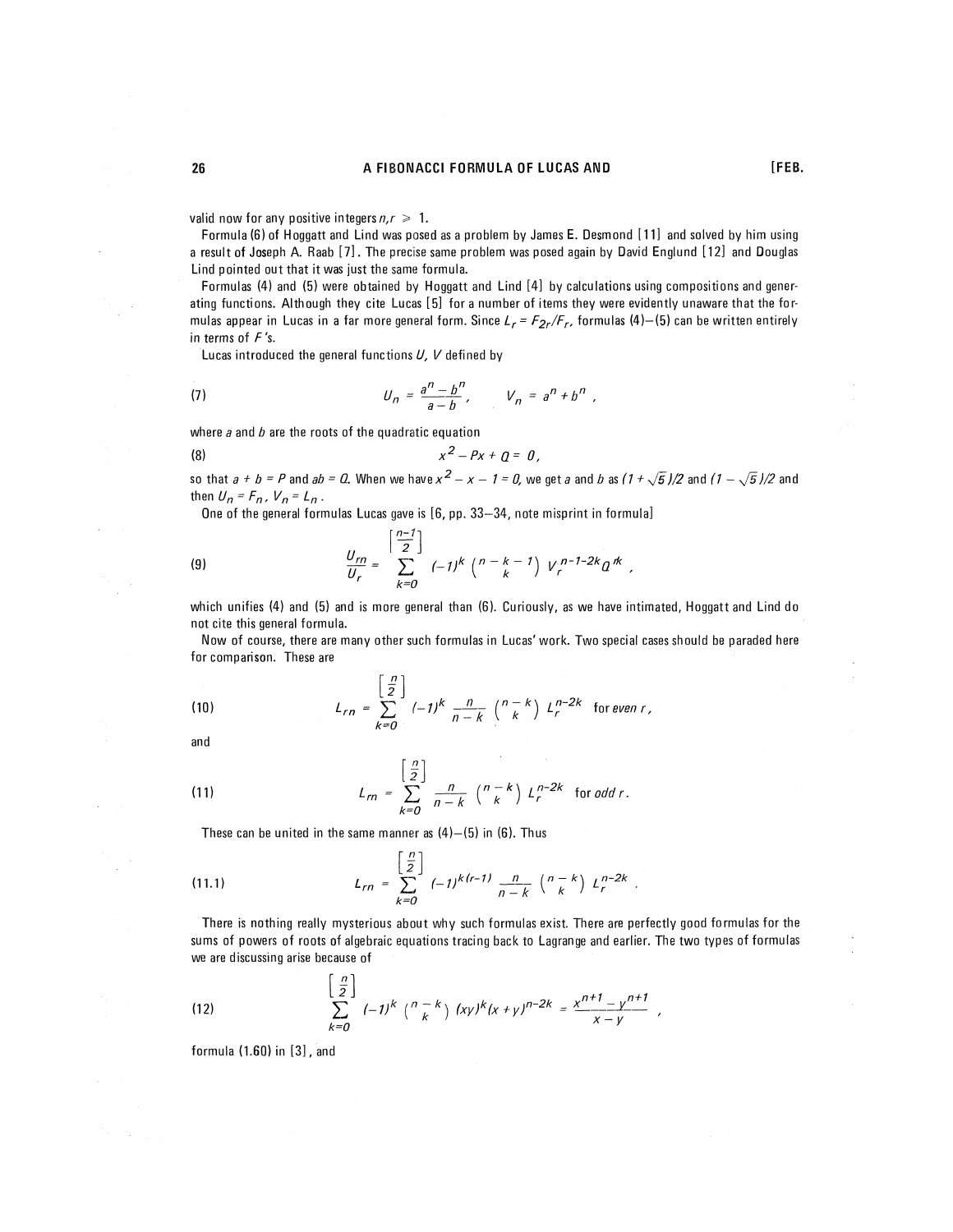# 1977] ITS SUBSEQUENT MANIFESTATIONS AND REDISCOVERIES 27

(13) 
$$
\sum_{k=0}^{\left[\frac{n}{2}\right]} (-1)^k \frac{n}{n-k} \binom{n-k}{k} (xy)^k (x+y)^{n-2k} = x^n + y^n,
$$

formula (1.64) in [3], familiar formulas that say the same thing Lucas was saying. The reason it is not mysterious that (2) holds true, e.g., is that  $F_{2n}$  satisfies the second-order recurrence relation

$$
F_{2n+2} = 3F_{2n} - F_{2n-2}
$$

with which we associate the characteristic quadratic equation

$$
x^2 = 3x - 1
$$

so that a formula like (2) must be true. For formula (4) with  $r = 4$  we note that  $F_{4n+4} = 7F_{4n} - F_{4n-4}$ . In general in fact,

(14) 
$$
F_{r n+r} = L_r F_{r n} - F_{r n-r} \text{ for even } r, \text{ or } F_{m+r} + F_{m-r} = L_r F_m.
$$

and

(15) 
$$
F_{rn+r} = L_r F_{rn} + F_{rn-r} \text{ for odd } r, \text{ or } F_{m+r} - F_{m-r} = L_r F_m.
$$

Regularly spaced terms in a recurrent sequence of order two themselves satisfy such a recurrence. Set  $u_n = F_{rn}$ to see this for then we have

(16) 
$$
u_{n+1} = L_r u_n \pm u_{n-1}, \text{ with } z^2 = L_r z \pm 1,
$$

so we expect a priori that  $u_n$  must satisfy a formula rather like (1). Formulas like (12)–(13) give the sums of powers of the roots of the characteristic equation, whence the general formulas.

Formula (12) corresponds to (B.1) and (13) corresponds to (A.1) in Draim's paper [2] which the reader may also consult.

Another interesting fact is that these formulas are related to the Fibonacci polynomials introduced in a problem [9] and discussed at length by Hoggatt and others in later issues of the Quarterly. These are defined by

$$
f_n(x) = xt_{n-1}(x) + f_{n-2}(x), \qquad n > 2,
$$

with  $f_1(x) = 1$  and  $f_2(x) = x$ . In general

(17) 
$$
f_n(x) = \sum_{k=0}^{\left[\frac{n-1}{2}\right]} {n-k-1 \choose k} x^{n-2k-1},
$$

whence for  $odd r$  we have by (5) that

$$
f_n(L_r) = \frac{F_{rn}}{F_r} \quad .
$$

Many other such relations can be deduced.

Finally we want to note two sets of inverse pairs given by Riordan [8] which he classifies as Chebyshev inverse pairs:

(19) 
$$
f(n) = \sum_{k=0}^{\left[\frac{n}{2}\right]} (-1)^k \frac{n}{n-k} {n-k \choose k} g(n-2k)
$$

if and only if

(20) 
$$
g(n) = \sum_{k=0}^{\left\lfloor \frac{n}{2} \right\rfloor} {n \choose k} f(n-2k);
$$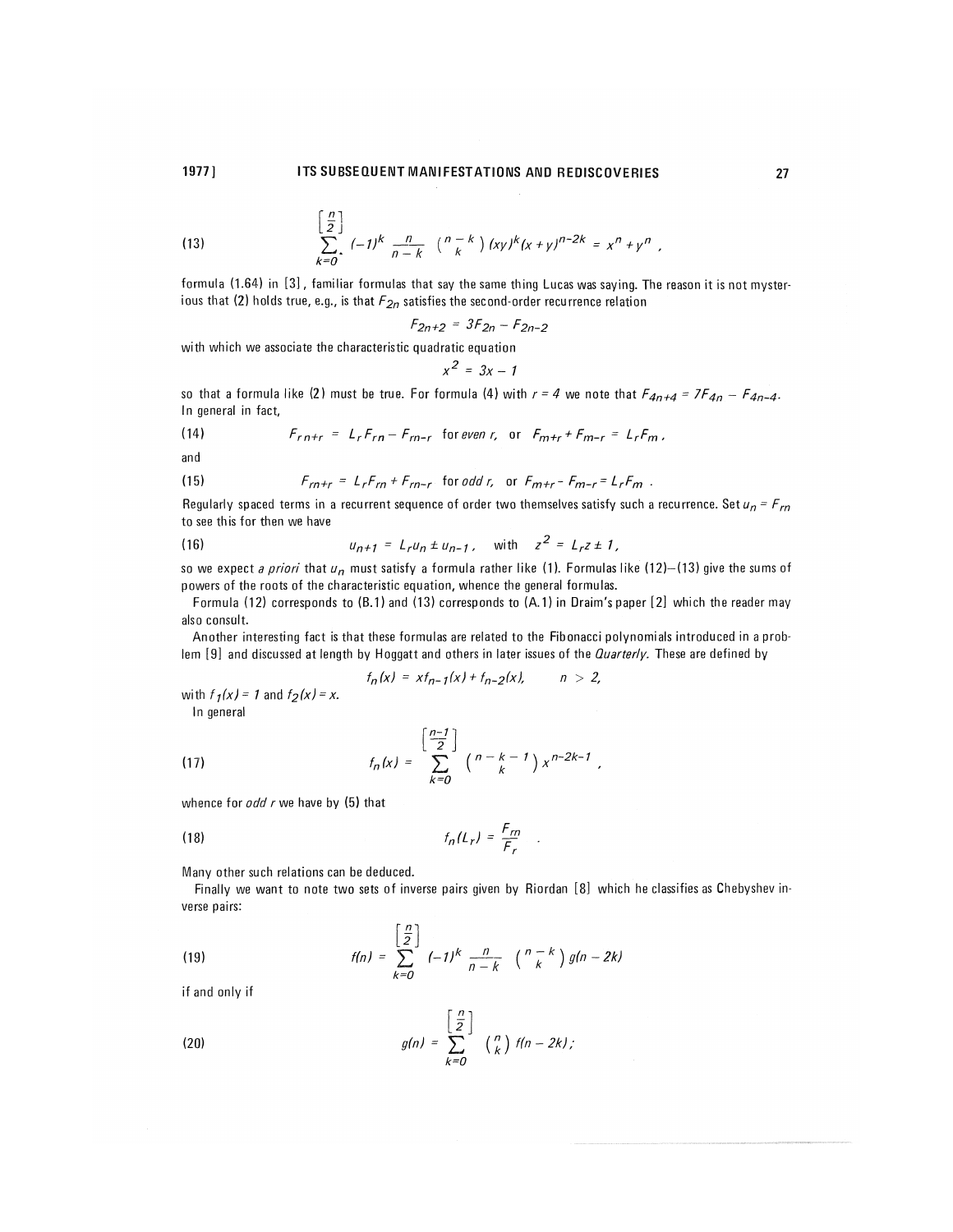and

$$
f(n) = \sum_{k=0}^{\left[\frac{n}{2}\right]} \frac{n-2k+1}{n-k+1} {n \choose k} g(n-2k)
$$

if and only if

(22) 
$$
g(n) = \sum_{k=0}^{\left\lfloor \frac{n}{2} \right\rfloor} (-1)^k \binom{n-k}{k} f(n-2k).
$$

Applying (19)—(20) to (10) we get the particularly nice formula

(23) 
$$
L_r^n = \sum_{k=0}^{\left[\frac{n}{2}\right]} \binom{n}{k} L_{r(n-2k)}, \quad r \text{ even}.
$$

Using (21)—(22) on (4) we get the slightly more complicated formula

(24) 
$$
L_r^n = \sum_{k=0}^{\left\lfloor \frac{n}{2} \right\rfloor} \frac{n-2k+1}{n-k+1} \binom{n}{k} \frac{F_r(n+1-2k)}{F_r}
$$

I do not recall seeing (23) or (24) in any accessible location in our *Quarterly.* 

If we let  $r \mapsto 0$  in (4) we can obtain the formula (1.72) in [3] of Lucas, which is also part of Desmond's problem [11] who does not cite Lucas,

(25) 
$$
n = \sum_{k=0}^{\left[\frac{n-1}{2}\right]} (-1)^k \binom{n-k-1}{k} 2^{n-2k-1}, \qquad n \geq 1.
$$

It is abundantly clear that the techniques we have discussed apply to many of the generalized sequences that have been introduced, e.g., Horadam's generalized Fibonacci sequence, but we shall not take the space to develop the obvious formulas. It is hoped that we have shed <sup>a</sup> little more light on <sup>a</sup> set of rather interesting formulas all due to Lucas.

#### **REFERENCES**

- 1. L. Bernstein, "Units in Algebraic Number Fields and Combinatorial Identities," Invited paper, Special Session on Combinatorial Identities, Amer. Math. Soc. Meeting, Aug. 1976, Toronto, Notices of Amer. Math. Soc, 23 (1976). p. A-408, Abstract No. 737-05-6.
- 2. N. A. Draim, "Sums of n<sup>th</sup> Powers of Roots of a Given Quadratic Equation," The Fibonacci Quarterly, Vol. 4, No. 2 (April, 1966), pp. 170-178.
- 3. H. W. Gould, "Combinatorial Identities," Revised Edition, Published by the author, Morgantown, W. Va., 1972.
- 4. V. E. Hoggatt, Jr., and D. A. Lind, "Compositions and Fibonacci Numbers," The Fibonacci Quarterly, Vol. 7, No. 3 (Oct., 1969), pp. 253-266.
- 5. E. Lucas,"The'oriedes FonctionsNume'riquesSimplementPe'riodiques/'/l/77er. J. Math., 1 (1878), pp. **184—**  240;289-321.
- 6. E. Lucas, "The Theory of Simply Periodic Numerical Functions," The Fibonacci Association, 1969. Translated by Sidney Kravitz and Edited by Douglas Lind.
- 7. J. A. Raab, "A Generalization of the Connection between the Fibonacci Sequence and Pascal's Triangle," The Fibonacci Quarterly, Vol. 1, No. 3 (Oct. 1963), pp. 21-31.
- 8. J. Riordan, Combinatorial Identities, John Wiley and Sons, New York, 1968.